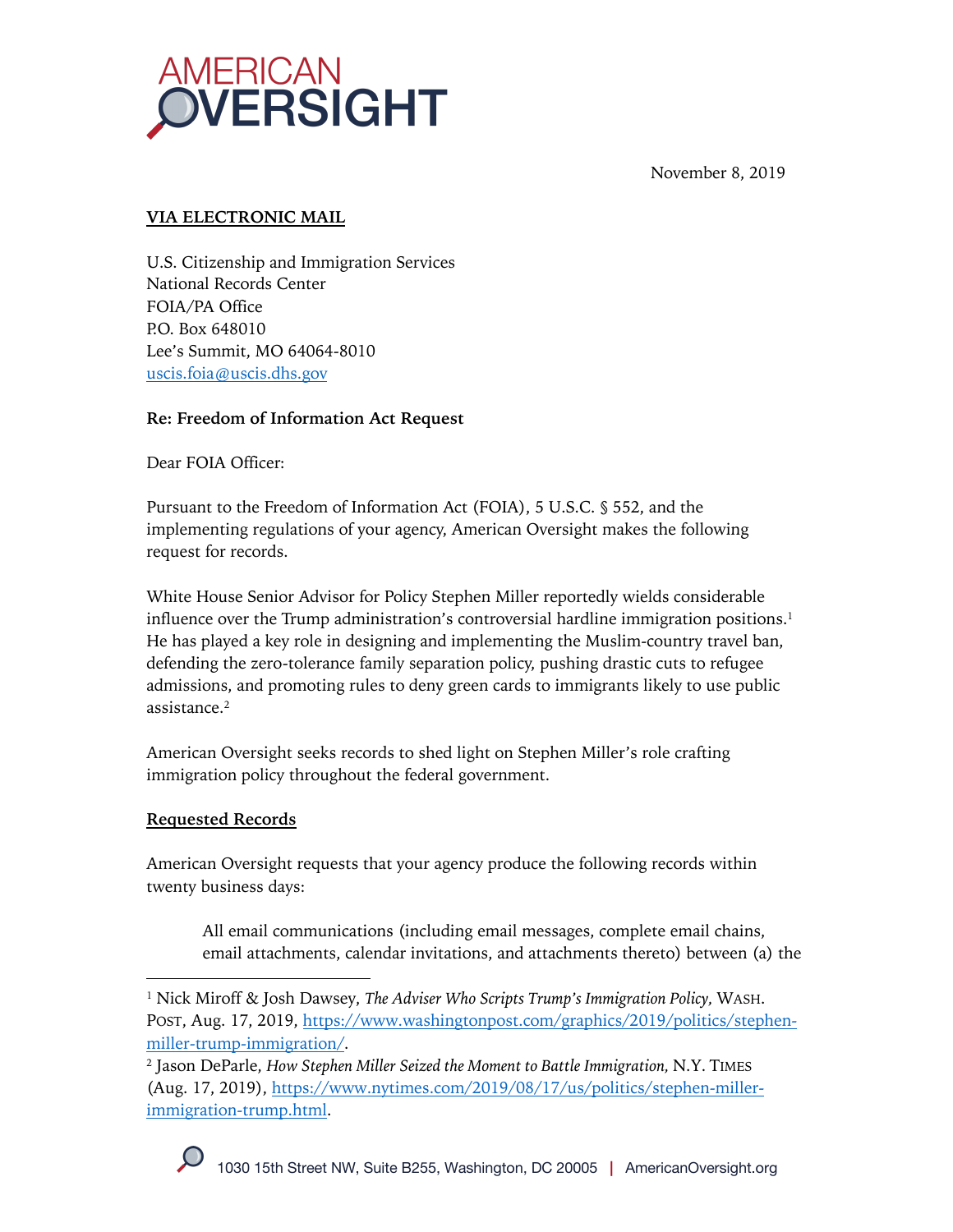following specified officials serving in the White House Office and (b) the following specified agency officials:

| Specified White House Office Officials: |                                    | Specified Agency Custodians: |                               |
|-----------------------------------------|------------------------------------|------------------------------|-------------------------------|
| i.                                      | Stephen Miller (including but not  | i.                           | Ken Cuccinelli, Acting        |
|                                         | limited to the email address       |                              | <b>USCIS Director</b>         |
|                                         | stephen.miller@who.eop.gov)        | ii.                          | L. Francis Cissna, former     |
| ii.                                     | Robert Gabriel (including but not  |                              | <b>USCIS Director</b>         |
|                                         | limited to the email address       | iii.                         | Craig Symons, former Chief    |
|                                         | robert.gabriel@who.eop.gov)        |                              | Counsel                       |
| iii.                                    | Jennifer Cytryn (including but not | iv.                          | Anyone serving in the         |
|                                         | limited to the email address       |                              | capacity of Chief Counsel     |
|                                         | jennifer.cytryn@who.eop.gov)       | v.                           | Jennifer Higgins, Associate   |
| iv.                                     | McLaurine Klingler (including but  |                              | Director for Refugee,         |
|                                         | not limited to the email address   |                              | Asylum, and International     |
|                                         | mclaurine.klingler@who.eop.gov)    |                              | Operations                    |
|                                         |                                    | vi.                          | John Lafferty, Asylum         |
|                                         |                                    |                              | Division                      |
|                                         |                                    | vii.                         | Robert Law, Senior Policy     |
|                                         |                                    |                              | Advisor                       |
|                                         |                                    | viii.                        | Kathy Nuebel Kovarik,         |
|                                         |                                    |                              | Chief of the Office of Policy |
|                                         |                                    |                              | and Strategy                  |
|                                         |                                    | ix.                          | Kaitlin Vogt Stoddard,        |
|                                         |                                    |                              | former Advisor and Deputy     |
|                                         |                                    |                              | Chief of Staff                |
|                                         |                                    | X.                           | John Zadrozny                 |
|                                         |                                    | xi.                          | Anyone serving in the         |
|                                         |                                    |                              | capacity of White House       |
|                                         |                                    |                              | Liaison or Advisor            |

Please provide all responsive records from January 1, 2018, through the date a search is conducted.

## **Fee Waiver Request**

In accordance with 5 U.S.C.  $\frac{1}{5}$  552(a)(4)(A)(iii) and your agency's regulations, American Oversight requests a waiver of fees associated with processing this request for records. The subject of this request concerns the operations of the federal government, and the disclosures will likely contribute to a better understanding of relevant government procedures by the general public in a significant way. Moreover, the request is primarily and fundamentally for non-commercial purposes.

American Oversight requests a waiver of fees because disclosure of the requested information is "in the public interest because it is likely to contribute significantly to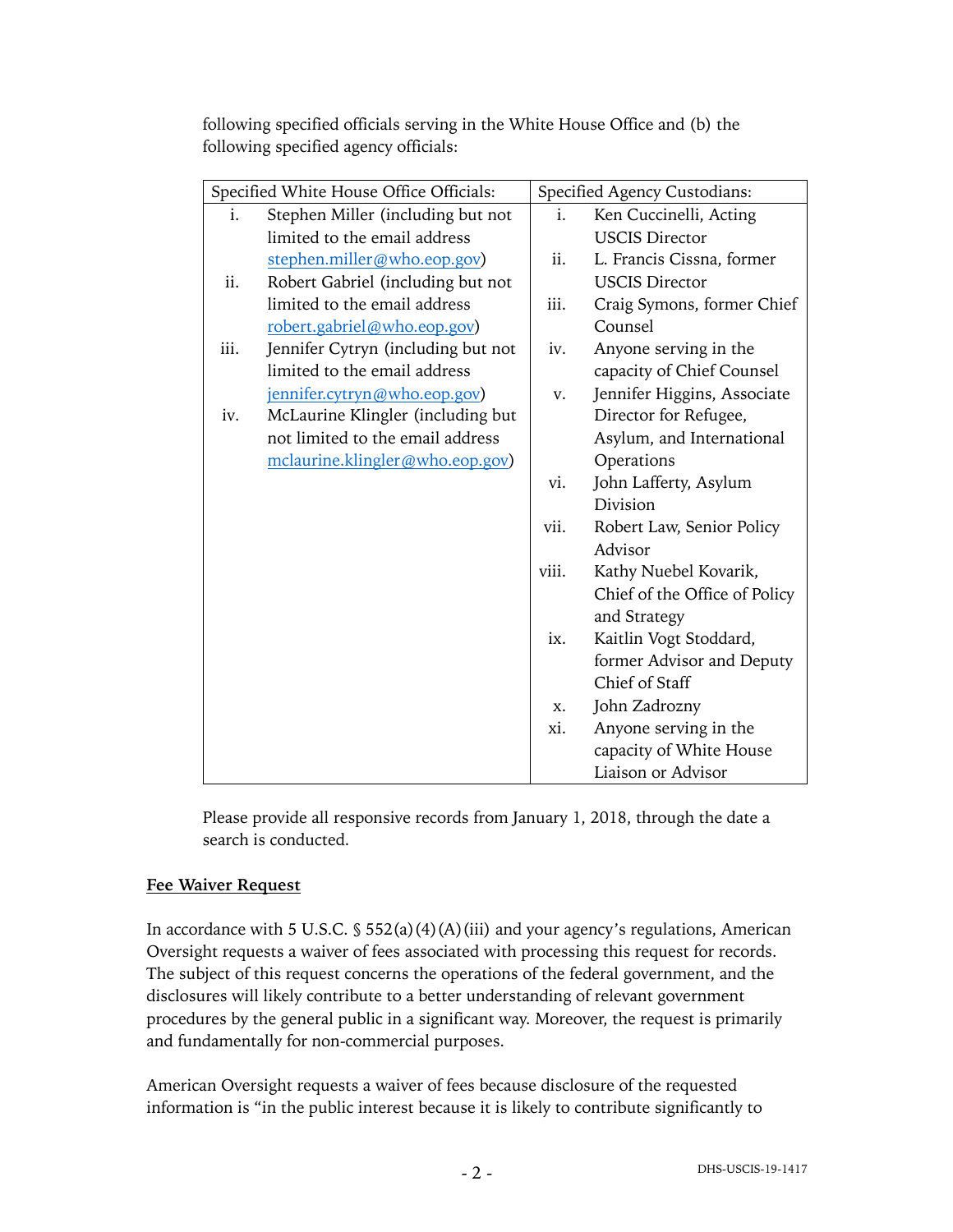public understanding of operations or activities of the government."3 The public has a significant interest in agency actions related to enforcing the Trump administration's hardline immigration policy, including dramatic cuts to legal immigration.<sup>4</sup> Records with the potential to shed light on this issue would contribute significantly to public understanding of operations of the federal government, including the extent of influence White House senior advisor Stephen Miller has had on agency policies through relationships with high-ranking officials. American Oversight is committed to transparency and makes the responses agencies provide to FOIA requests publicly available, and the public's understanding of the government's activities would be enhanced through American Oversight's analysis and publication of these records.

This request is primarily and fundamentally for non-commercial purposes.<sup>5</sup> As a  $501(c)(3)$ nonprofit, American Oversight does not have a commercial purpose and the release of the information requested is not in American Oversight's financial interest. American Oversight's mission is to promote transparency in government, to educate the public about government activities, and to ensure the accountability of government officials. American Oversight uses the information gathered, and its analysis of it, to educate the public through reports, press releases, or other media. American Oversight also makes materials it gathers available on its public website and promotes their availability on social media platforms, such as Facebook and Twitter.6

American Oversight has also demonstrated its commitment to the public disclosure of documents and creation of editorial content through numerous substantive analyses posted to its website. <sup>7</sup> Examples reflecting this commitment to the public disclosure of documents and the creation of editorial content include the posting of records related to an ethics waiver received by a senior Department of Justice attorney and an analysis of what those records demonstrated regarding the Department's process for issuing such waivers;<sup>8</sup> posting records received as part of American Oversight's "Audit the Wall" project to gather and analyze information related to the administration's proposed construction of

 $3\,5$  U.S.C.  $\frac{6}{3}$  552(a)(4)(A)(iii).

<sup>4</sup> *Supra* note 2.

<sup>5</sup> *See* 5 U.S.C. § 552(a)(4)(A)(iii).

<sup>6</sup> American Oversight currently has approximately 12,300 page likes on Facebook and 55,700 followers on Twitter. American Oversight, FACEBOOK,

https://www.facebook.com/weareoversight/ (last visited Oct. 31, 2019); American Oversight (@weareoversight), TWITTER, https://twitter.com/weareoversight (last visited Oct. 31, 2019).

<sup>7</sup> *News*, AMERICAN OVERSIGHT, https://www.americanoversight.org/blog.

<sup>8</sup> *DOJ Records Relating to Solicitor General Noel Francisco's Recusal*, AMERICAN OVERSIGHT, https://www.americanoversight.org/document/doj-civil-division-response-noel-franciscocompliance; *Francisco & the Travel Ban: What We Learned from the DOJ Documents*, AMERICAN OVERSIGHT, https://www.americanoversight.org/francisco-the-travel-ban-what-welearned-from-the-doj-documents.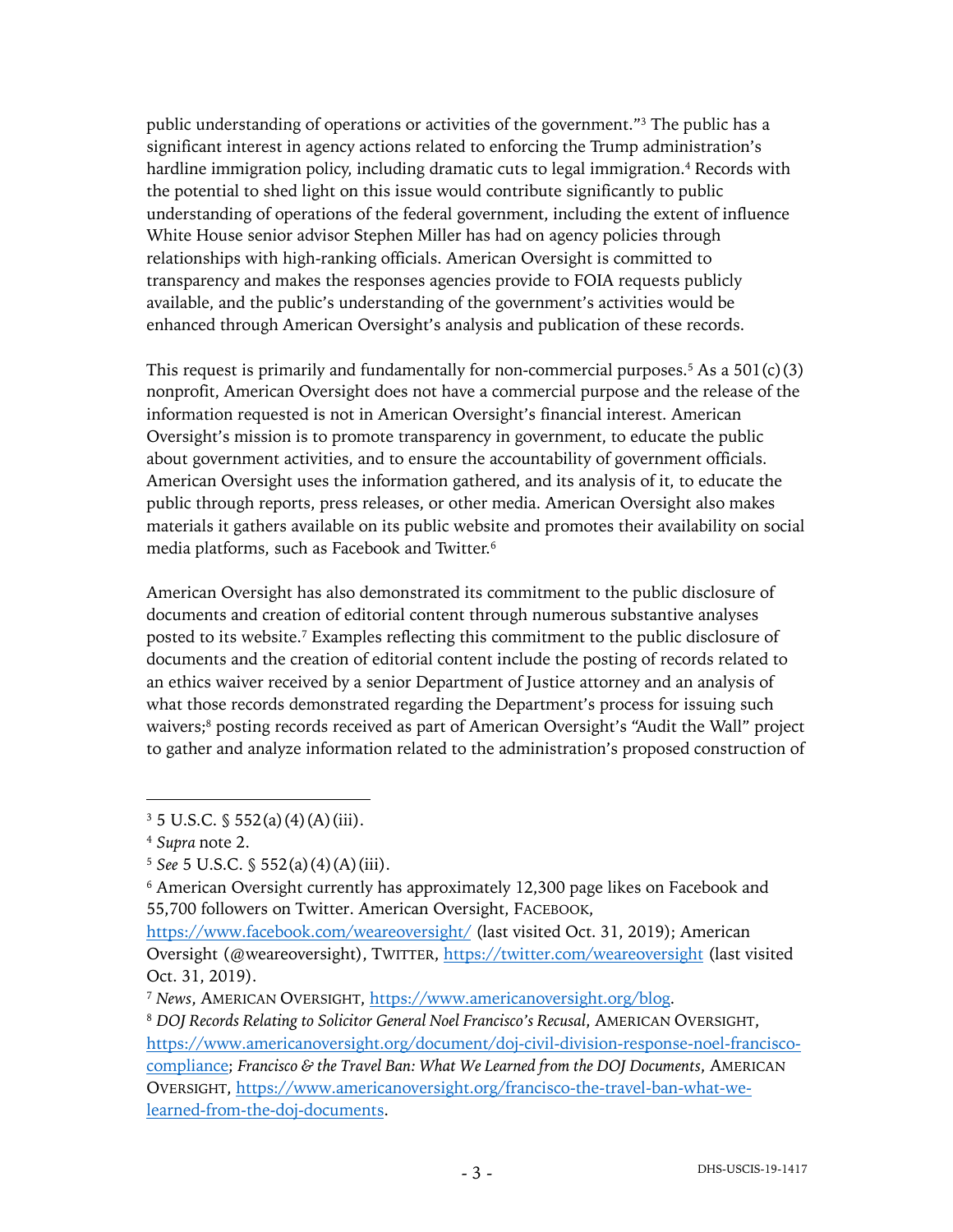a barrier along the U.S.-Mexico border, and analyses of what those records reveal;9 posting records regarding potential self-dealing at the Department of Housing & Urban Development and related analysis;<sup>10</sup> posting records and analysis relating to the federal government's efforts to sell nuclear technology to Saudi Arabia;11 and posting records and analysis regarding the Department of Justice's decision in response to demands from Congress to direct a U.S. Attorney to undertake a wide-ranging review and make recommendations regarding criminal investigations relating to the President's political opponents and allegations of misconduct by the Department of Justice itself and the Federal Bureau of Investigation.<sup>12</sup>

Accordingly, American Oversight qualifies for a fee waiver.

### **Guidance Regarding the Search & Processing of Requested Records**

In connection with its request for records, American Oversight provides the following guidance regarding the scope of the records sought and the search and processing of records:

- Please search all locations and systems likely to have responsive records, regardless of format, medium, or physical characteristics. For instance, if the request seeks "communications," please search all locations likely to contain communications, including relevant hard-copy files, correspondence files, appropriate locations on hard drives and shared drives, emails, text messages or other direct messaging systems (such as iMessage, WhatsApp, Signal, or Twitter direct messages), voicemail messages, instant messaging systems such as Lync or ICQ, and shared messages systems such as Slack.
- In conducting your search, please understand the terms "record," "document," and "information" in their broadest sense, to include any written, typed, recorded, graphic, printed, or audio material of any kind. We seek records of any kind, including electronic records, audiotapes, videotapes, and photographs, as well as

<sup>9</sup> *See generally Audit the Wall*, AMERICAN OVERSIGHT,

https://www.americanoversight.org/investigation/audit-the-wall; *see, e.g.*, *Border Wall Investigation Report: No Plans, No Funding, No Timeline, No Wall*, AMERICAN OVERSIGHT, https://www.americanoversight.org/border-wall-investigation-report-no-plans-nofunding-no-timeline-no-wall.

<sup>10</sup> *Documents Reveal Ben Carson Jr.'s Attempts to Use His Influence at HUD to Help His Business*, AMERICAN OVERSIGHT, https://www.americanoversight.org/documents-reveal-ben-carsonjr-s-attempts-to-use-his-influence-at-hud-to-help-his-business.

<sup>11</sup> *Investigating the Trump Administration's Efforts to Sell Nuclear Technology to Saudi Arabia*, AMERICAN OVERSIGHT, https://www.americanoversight.org/investigating-the-trumpadministrations-efforts-to-sell-nuclear-technology-to-saudi-arabia.

<sup>12</sup> *Sessions' Letter Shows DOJ Acted on Trump's Authoritarian Demand to Investigate Clinton*, AMERICAN OVERSIGHT, https://www.americanoversight.org/sessions-letter.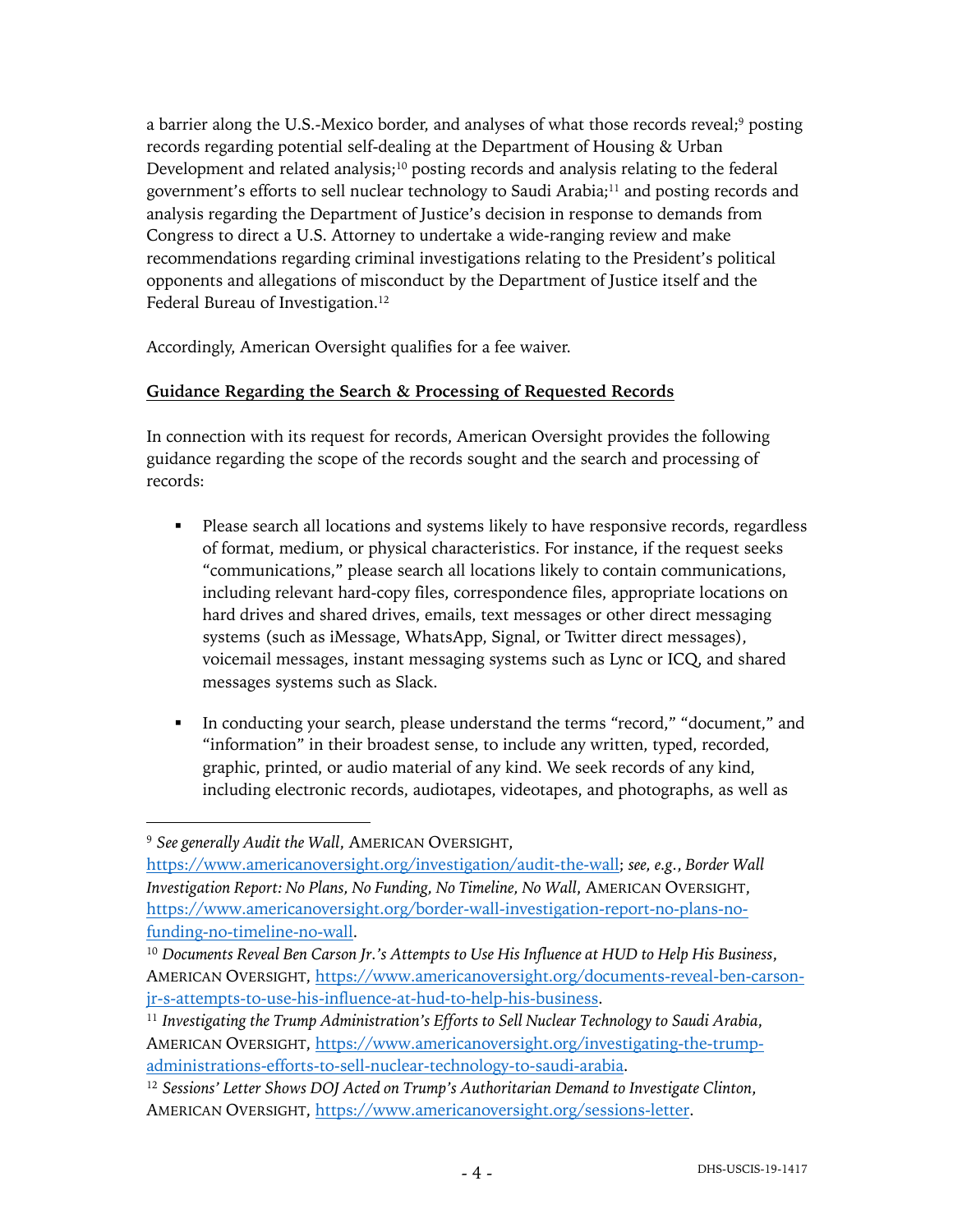letters, emails, facsimiles, telephone messages, voice mail messages and transcripts, notes, or minutes of any meetings, telephone conversations or discussions.

- Our request for records includes any attachments to those records or other materials enclosed with those records when they were previously transmitted. To the extent that an email is responsive to our request, our request includes all prior messages sent or received in that email chain, as well as any attachments to the email.
- Please search all relevant records or systems containing records regarding agency business. Do not exclude records regarding agency business contained in files, email accounts, or devices in the personal custody of your officials, such as personal email accounts or text messages. Records of official business conducted using unofficial systems or stored outside of official files are subject to the Federal Records Act and FOIA.13 It is not adequate to rely on policies and procedures that require officials to move such information to official systems within a certain period of time; American Oversight has a right to records contained in those files even if material has not yet been moved to official systems or if officials have, by intent or through negligence, failed to meet their obligations.<sup>14</sup>
- Please use all tools available to your agency to conduct a complete and efficient search for potentially responsive records. Agencies are subject to government-wide requirements to manage agency information electronically,<sup>15</sup> and many agencies have adopted the National Archives and Records Administration (NARA) Capstone program, or similar policies. These systems provide options for searching emails and other electronic records in a manner that is reasonably likely to be more complete than just searching individual custodian files. For example, a custodian may have deleted a responsive email from his or her email program, but your agency's archiving tools may capture that email under Capstone. At the same time, custodian searches are still necessary; agencies may not have direct access to files stored in .PST files, outside of network drives, in paper format, or in personal email accounts.

<sup>13</sup> *See Competitive Enter. Inst. v. Office of Sci. & Tech. Policy*, 827 F.3d 145, 149–50 (D.C. Cir. 2016); *cf. Judicial Watch, Inc. v. Kerry*, 844 F.3d 952, 955–56 (D.C. Cir. 2016). <sup>14</sup> *See Competitive Enter. Inst. v. Office of Sci. & Tech. Policy*, No. 14-cv-765, slip op. at 8 (D.D.C. Dec. 12, 2016).

<sup>15</sup> Presidential Memorandum—Managing Government Records, 76 Fed. Reg. 75,423 (Nov. 28, 2011), https://obamawhitehouse.archives.gov/the-press-

office/2011/11/28/presidential-memorandum-managing-government-records; Office of Mgmt. & Budget, Exec. Office of the President, Memorandum for the Heads of Executive Departments & Independent Agencies, "Managing Government Records Directive," M-12-18 (Aug. 24, 2012), https://www.archives.gov/files/records-mgmt/m-12-18.pdf.